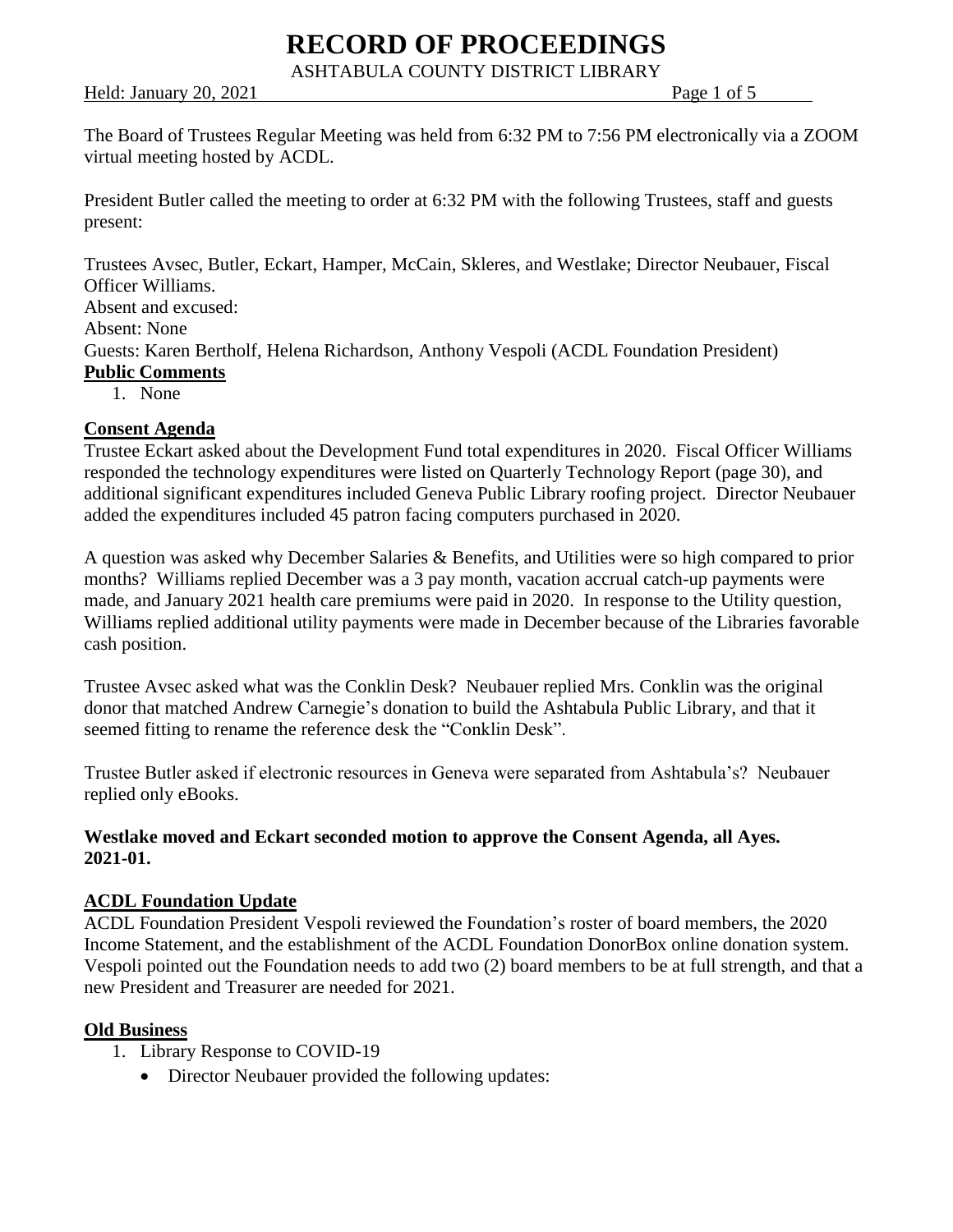ASHTABULA COUNTY DISTRICT LIBRARY

Held: January 20, 2021 Page 2 of 5

- a. Beginning 01/18/21, both libraries were fully opened to patron use, Monday and Wednesday closing hours are extended to 7:30 PM, and Geneva Library began taking reservations for programs.
- b. The "Return to Work Playbook" has been updated and staff meetings in both Ashtabula and Geneva were conducted to discuss the updates.
- c. A couple of staff members expressed concerns that the opening wasn't safe. Neubauer offered unpaid leave of absence for up to 3 months for any staff member that felt unsafe, and the staff members that raised the question declined.

**Skleres moved and Eckart seconded motion to authorize the Director to offer up to 3months unpaid leave of absence, and that this authorization would remain in effect until July 20, 2021, all voted Ayes.**

**2021-02.**

- d. Trustee Hamper commented she was in the Ashtabula Library on 01/18/21 and that it looked great, and she felt comfortable.
- e. Butler commented that during a collaboration with a colleague in another county the subject of libraries came up and his colleague said their library remained closed.

#### **New Business**

1. Permanent Appropriations

#### **Resolution No. 2021-03**

#### **2021 PERMANENT APPROPRIATIONS**

Eckart moved and Skleres seconded motion to approve 2021 Permanent Appropriations as follows:

| <b>Description</b>          | <b>Account # Range</b>                | <b>Amount</b>  |
|-----------------------------|---------------------------------------|----------------|
| General Fund (Fund 1000):   |                                       |                |
| Revenues                    | $-1000 - 999 - 0000$<br>1000-121-0000 | \$2,822,344    |
| <b>Salaries</b>             | 1000-100-110-0000 - 1000-100-110-0004 | \$1,091,128    |
| <b>Benefits</b>             | 1000-100-211-0000 - 1000-100-292-0000 | 402,792        |
| <b>Services</b>             | 1000-100-311-0016 - 1000-100-390-0028 | 399,814        |
| Materials                   | 1000-100-411-0028 - 1000-100-416-0000 | 274,345        |
| <b>Supplies</b>             | 1000-100-451-0006 - 1000-100-459-0014 | \$<br>55,044   |
| Other                       | 1000-100-519-0000 - 1000-100-590-0000 | \$<br>9,875    |
| Capital Outlay              | 1000-100-720-0000 - 1000-100-790-0000 | \$<br>$\Omega$ |
| <b>Other Financing Uses</b> | 1000-900-910-0000 - 1000-990-990-0000 | 611,274        |
| <b>Total Expenditures</b>   |                                       | \$2,844,272    |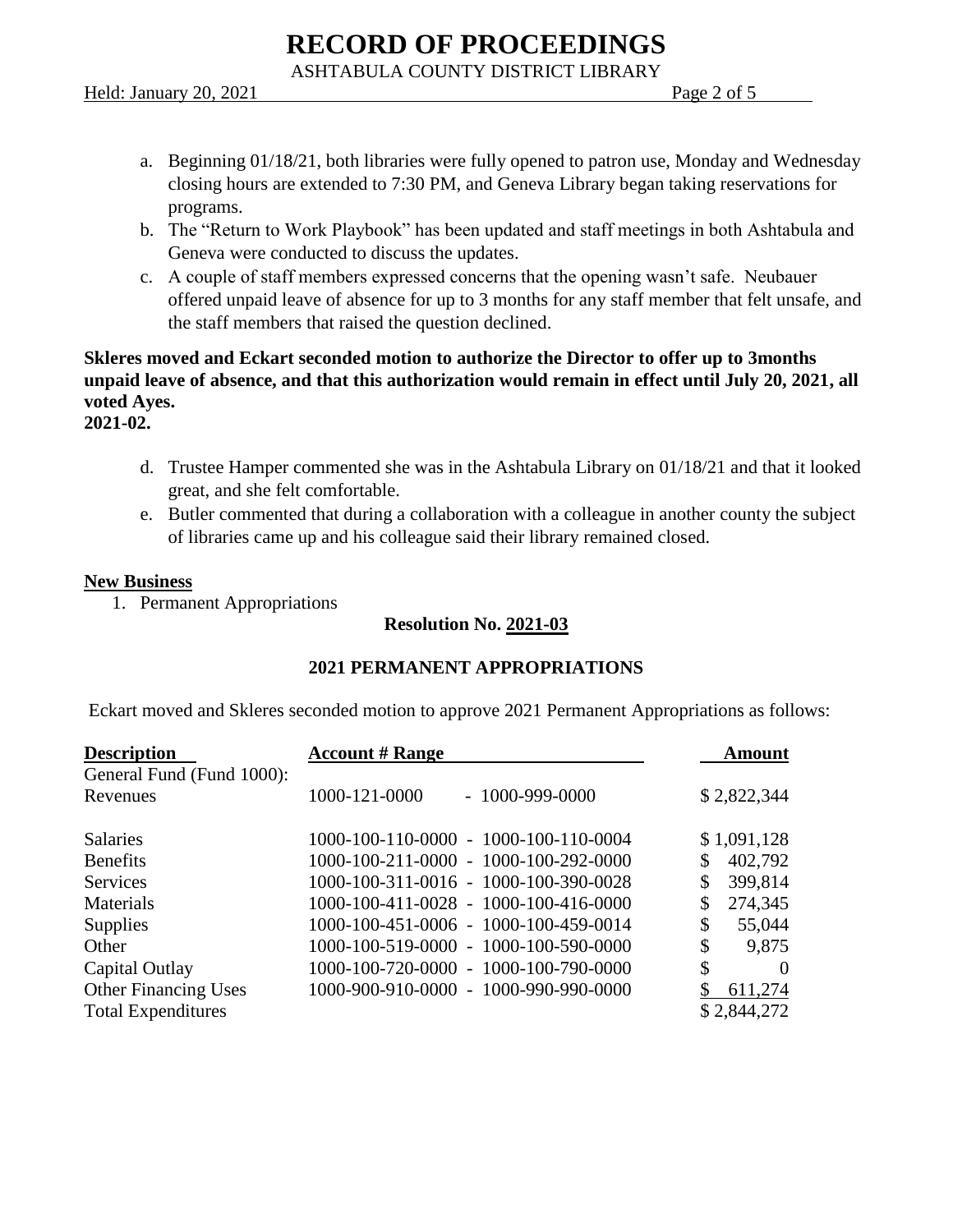ASHTABULA COUNTY DISTRICT LIBRARY

Held: January 20, 2021 Page 3 of 5

| <b>Description</b>                      | <b>Account # Range</b> |                            |                     | <b>Amount</b> |
|-----------------------------------------|------------------------|----------------------------|---------------------|---------------|
| Coronavirus Relief Fund (2801):         |                        |                            |                     |               |
| Revenues                                | 2801-212-0000          | $-2801 - 701 - 0000$       | \$                  | $\mathbf{1}$  |
| Supplies                                | 2801-100-451-0006      | $-2801 - 100 - 452 - 0012$ | \$                  | 318           |
| <b>Capital Expenditures</b>             | 2801-460-300-0027      | $-2801 - 760 - 790 - 0000$ | $\hat{\mathcal{S}}$ | 20,000        |
| <b>Description</b>                      | <b>Account # Range</b> |                            |                     | <b>Amount</b> |
| Debt Service (Fund 3001):               |                        |                            |                     |               |
| Revenues                                | 3001-240-0000          | $-3001 - 970 - 0000$       | \$                  | 352,704       |
| Expenditures                            | 3001-800-810-0000      | $-3001 - 910 - 910 - 0000$ | \$                  | 352,706       |
| <b>Description</b>                      | <b>Account # Range</b> |                            |                     | <b>Amount</b> |
| <b>Asset Preservation (4006):</b>       |                        |                            |                     |               |
| Income                                  | 4006-701-0000          |                            | \$                  | 1             |
| Expenditures                            | 4006-100-750-0041      |                            | \$                  | 28,954        |
| <b>Description</b>                      | <b>Account # Range</b> |                            |                     | <b>Amount</b> |
| Development Fund (4007):                |                        |                            |                     |               |
| Revenues                                | 4007-613-0000          | $-4007 - 931 - 0000$       | \$                  | 222,295       |
| Expenditures                            | 4007-100-300-0026      | $-4007 - 990 - 990 - 0000$ | \$                  | 136,000       |
| <b>Description</b>                      | <b>Account # Range</b> |                            |                     | <b>Amount</b> |
| Permanent – Lyons Bequest (4501):       |                        |                            |                     |               |
| Revenues                                | 4501-701-0000          | $-4501 - 931 - 0000$       | \$                  | 1             |
| Expenditures                            | 4501-100-411-0029      | -4501910-910-0029          | \$                  | 11,008        |
| <b>Description</b>                      | <b>Account # Range</b> |                            |                     | <b>Amount</b> |
| Private-Purpose Trust Griffith 1 (9751) |                        |                            |                     |               |
| Revenues                                | 9751-611-0000          | $-9751-931-0000$           | \$                  | 1             |
| Expenditures                            | 9751-789-411-0030      | $-9751 - 910 - 910 - 0030$ | \$                  | 424           |
| <b>Description</b>                      | <b>Account # Range</b> |                            |                     | <b>Amount</b> |
| Private-Purpose Trust Griffith 2 (9752) |                        |                            |                     |               |
| Revenues                                | 9752-411-0000          | $-9752-931-0000$           | \$                  | 1             |
| Expenditures                            | 9752-789-411-0030      | - 9752-910-910-0030        | \$                  | 5,252         |

Upon roll call on the passage of the resolution, the vote was as follows:

| $A$ vsec $-$ Yes | $Butler - Yes$ |
|------------------|----------------|
| Eckart - Yes     | Hamper - Yes   |
| McCain - Yes     | Skleres - Yes  |
| Westlake – Yes   |                |

**The motion passed 7-0.**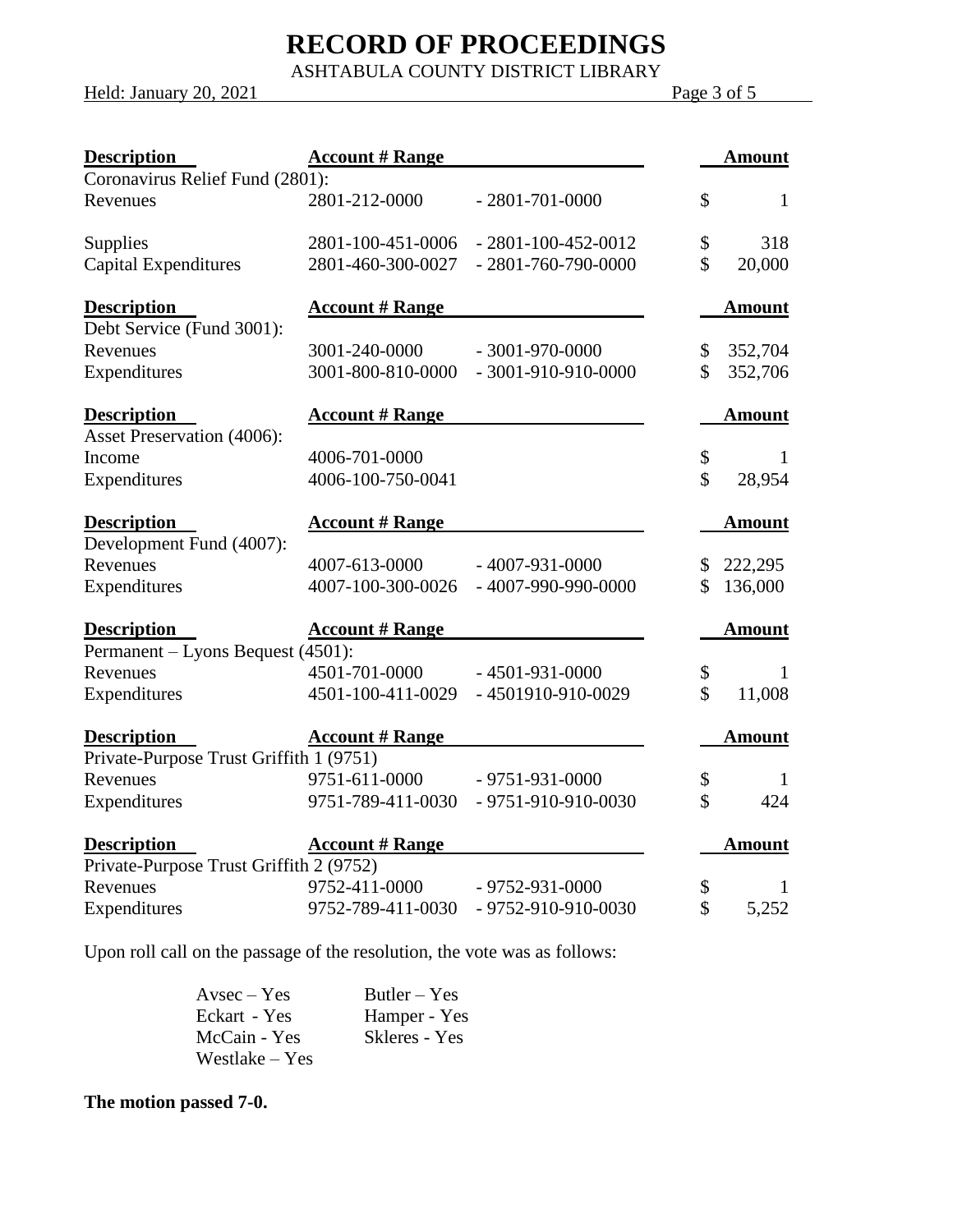ASHTABULA COUNTY DISTRICT LIBRARY

Held: January 20, 2021 Page 4 of 5 **2021-03.**

#### **Items Too Late for Agenda**

- 1. Neubauer informed the Board the 2021 Fiscal Officer and Deputy Fiscal Officer Oaths of Office have been administered.
- 2. Neubauer informed the Board she is re-writing the Ethics and Conflict of Interest policy and will present it to the Operatioons/Personnel Committee prior to the February Retreat,
- 3. Neubauer informed the Board that the lighting in the Geneva Library needed to be updated and requested authority to spend up to \$20,000. Trustee Westlake informed the Board he and Hamper supported the request.

#### **Avsec moved and Skleres seconded motion to authorize the Director to spend up to \$20,000 as requested. Upon roll call, all voted Aye. 2021-04.**

4. Neubauer requested permission to approve after-hours use of the Ashtabula Library at the end of February.

#### **Skleres moved and Avsec seconded motion to approve the request, all voted Aye. 2021-05.**

- 5. Neubauer informed the Board the OLC Legislative Committee met with State Representative Sarah Fowler Arthur, and Representative Fowler Arthur said that constituents were questioning why library patrons are required to wear face masks.
- 6. Neubauer informed the Board that the County Commissioners are collecting data for "All In Ashtabula".
- 7. Butler informed the Board that ADDA President Mickey Dowd inquired about using the former high school property. Neubauer replied this type of use has been discussed in the past. Westlake commented prior discussions included partnering with another organization. Westlake also commented that in the future the Library my want to convert the Carnegie Building into a history/archives museum, which would necessitate an expansion to the west. Butler inquired whether Ms. Dowd should contact the Director, or the Board, and Neubauer recommended the Board. Westlake commented other possible uses discussed included functions like farmer's market, etc. Avsec added that a walking trail has also been discussed in the past. Westlake offered to provide copies of prior "rough" plans.

#### **Avsec moved and Skleres seconded motion to enter into Executive Session at 7:43 PM to discuss employee contracts and compensation (7.51). Upon roll call, all voted Aye. 2021-06.**

The Board returned from Executive Session at 7:55 PM.

Hearing no further business, Butler adjourned the meeting at 7:56 PM.